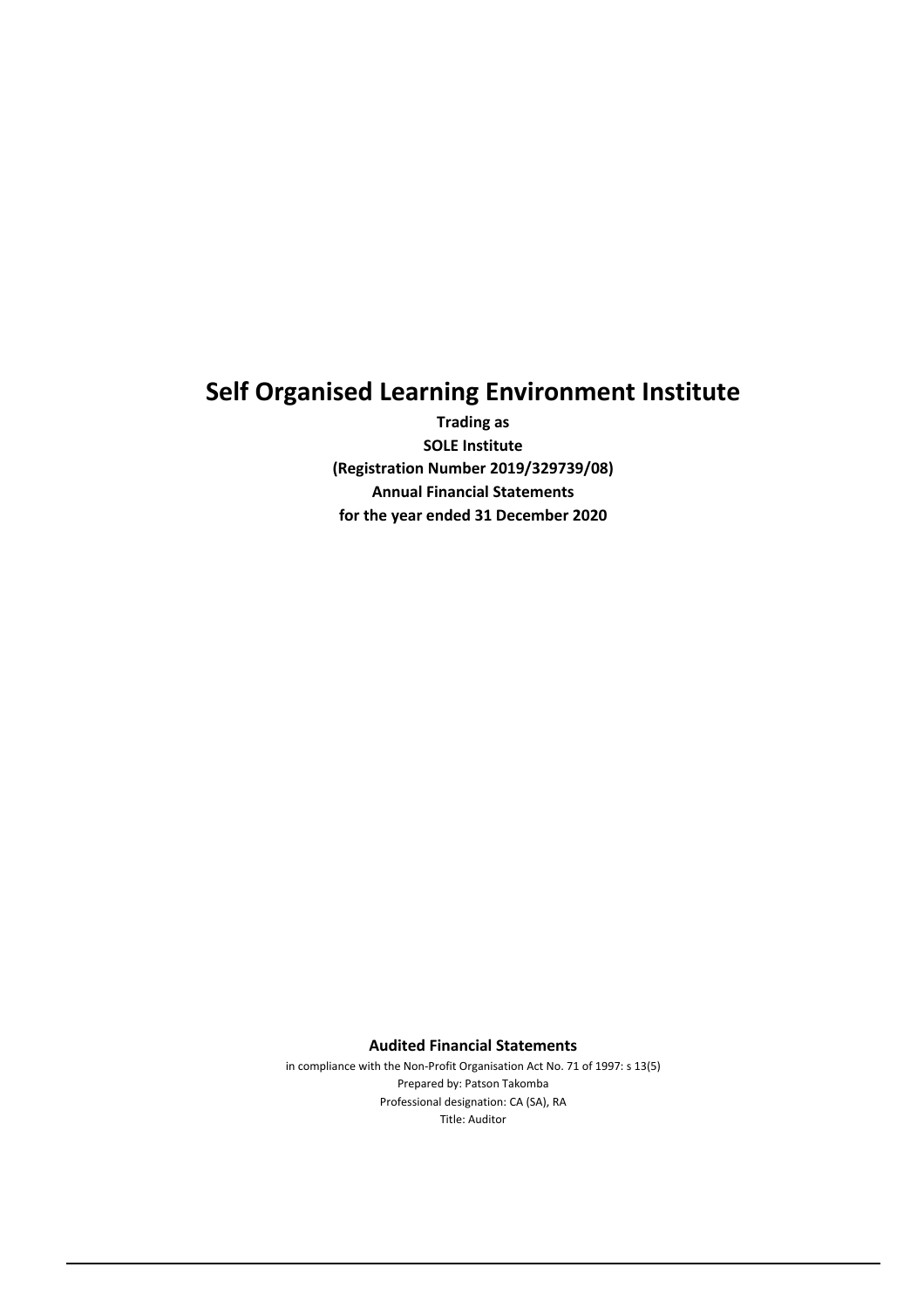# (Registration Number 2019/329739/08)

Annual Financial Statements for the year ended 31 December 2020

# **Index**

|                                                                                                             | Page           |
|-------------------------------------------------------------------------------------------------------------|----------------|
| <b>General Information</b>                                                                                  | $\overline{2}$ |
| Directors' Responsibilities and Approval                                                                    | 3              |
| Directors' Report                                                                                           | $4 - 5$        |
| Independent Auditor's Report                                                                                | $6 - 7$        |
| <b>Statement of Financial Position</b>                                                                      | 8              |
| Statement of Comprehensive Income                                                                           | 9              |
| Statement of Changes in Equity                                                                              | 10             |
| <b>Statement of Cash Flows</b>                                                                              | 11             |
| <b>Accounting Policies</b>                                                                                  | $12 - 13$      |
| Notes to the Financial Statements                                                                           | $14 - 15$      |
| The supplementary information presented does not form part of the Financial Statements<br>and is unaudited: |                |
| <b>Detailed Income Statement</b>                                                                            | 16             |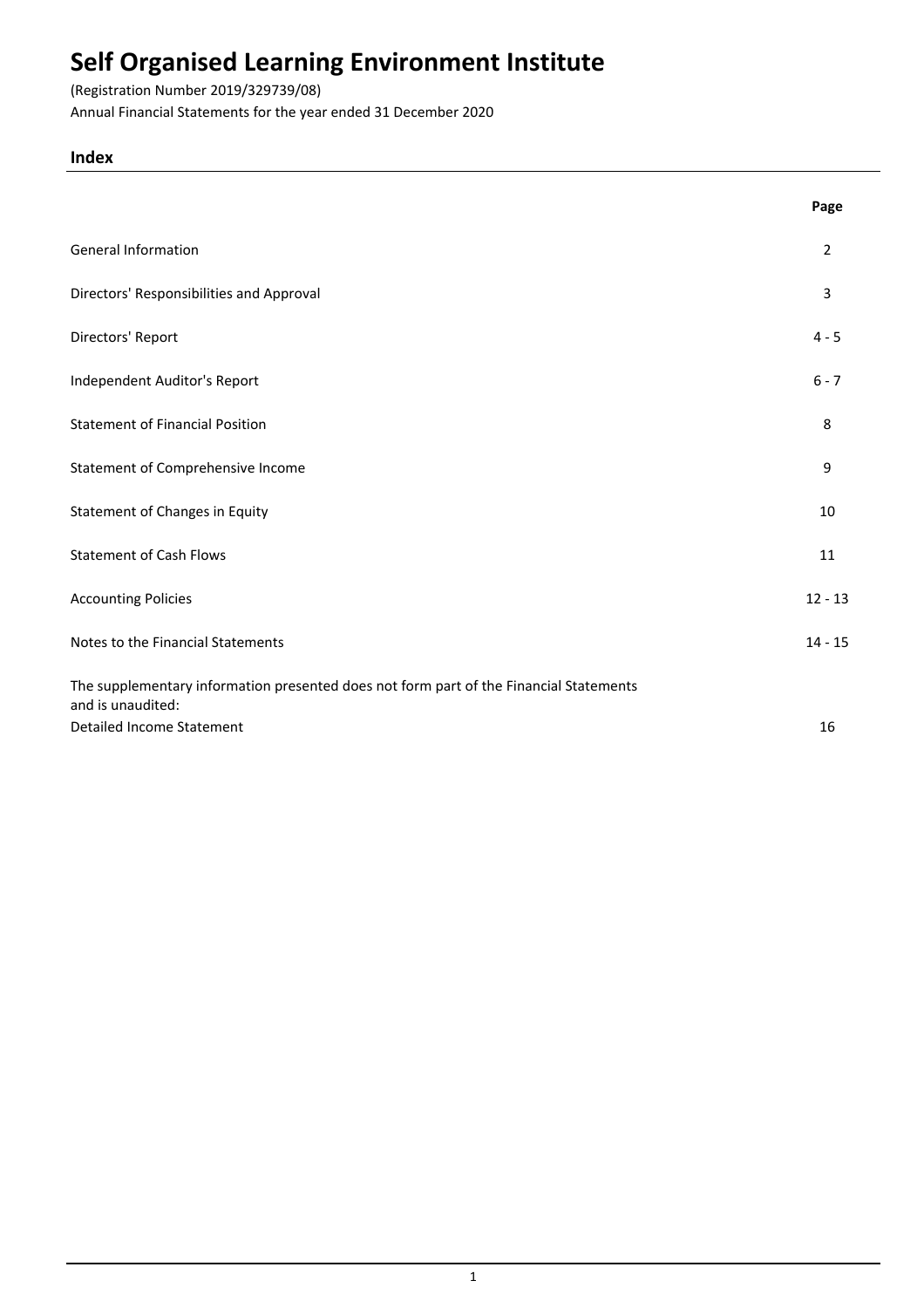(Registration Number 2019/329739/08)

Annual Financial Statements for the year ended 31 December 2020

| <b>General Information</b>                         |                                                                                                                                                                     |
|----------------------------------------------------|---------------------------------------------------------------------------------------------------------------------------------------------------------------------|
| <b>Country of Incorporation and Domicile</b>       | South Africa                                                                                                                                                        |
| <b>Registration Number</b>                         | 2019/329739/08                                                                                                                                                      |
| <b>Registration Date</b>                           | 04 July 2019                                                                                                                                                        |
| <b>Nature of Business and Principal Activities</b> | The non-profit company aims to promote educational<br>initiatives that utilise the SOLE methodology.                                                                |
| <b>Directors</b>                                   | Bolton, Vicki Claire (Appointed 10 September 2020)<br>Mojapelo, Phomello Mashadi Julia<br>Botjie, Thabisile<br>Colom, Agueda Victoria (Appointed 10 September 2020) |
| <b>Registered Office</b>                           | 81 Westwold Way<br>Saxonworld<br>2132                                                                                                                               |
| <b>Business Address</b>                            | 81 Westwold Way<br>Saxonworld<br>2132                                                                                                                               |
| <b>Bankers</b>                                     | <b>First National Bank</b>                                                                                                                                          |
| <b>Tax Number</b>                                  | PBO NO 930067433                                                                                                                                                    |
| <b>SARS Reference Numbers</b>                      |                                                                                                                                                                     |
| Tax number                                         | PBO NO 930067433                                                                                                                                                    |
| <b>Auditors</b>                                    | BN Business Solutions (Pty) Ltd<br><b>B25 Lone Creek</b><br>21 Mac Mac Road<br>Midrand<br>South Afica<br>1687                                                       |
| Preparer                                           | BN Business Solutions (Pty) Ltd<br><b>B25 Lone Creek</b><br>21 Mac Mac Road<br>Midrand<br>South Afica<br>1687                                                       |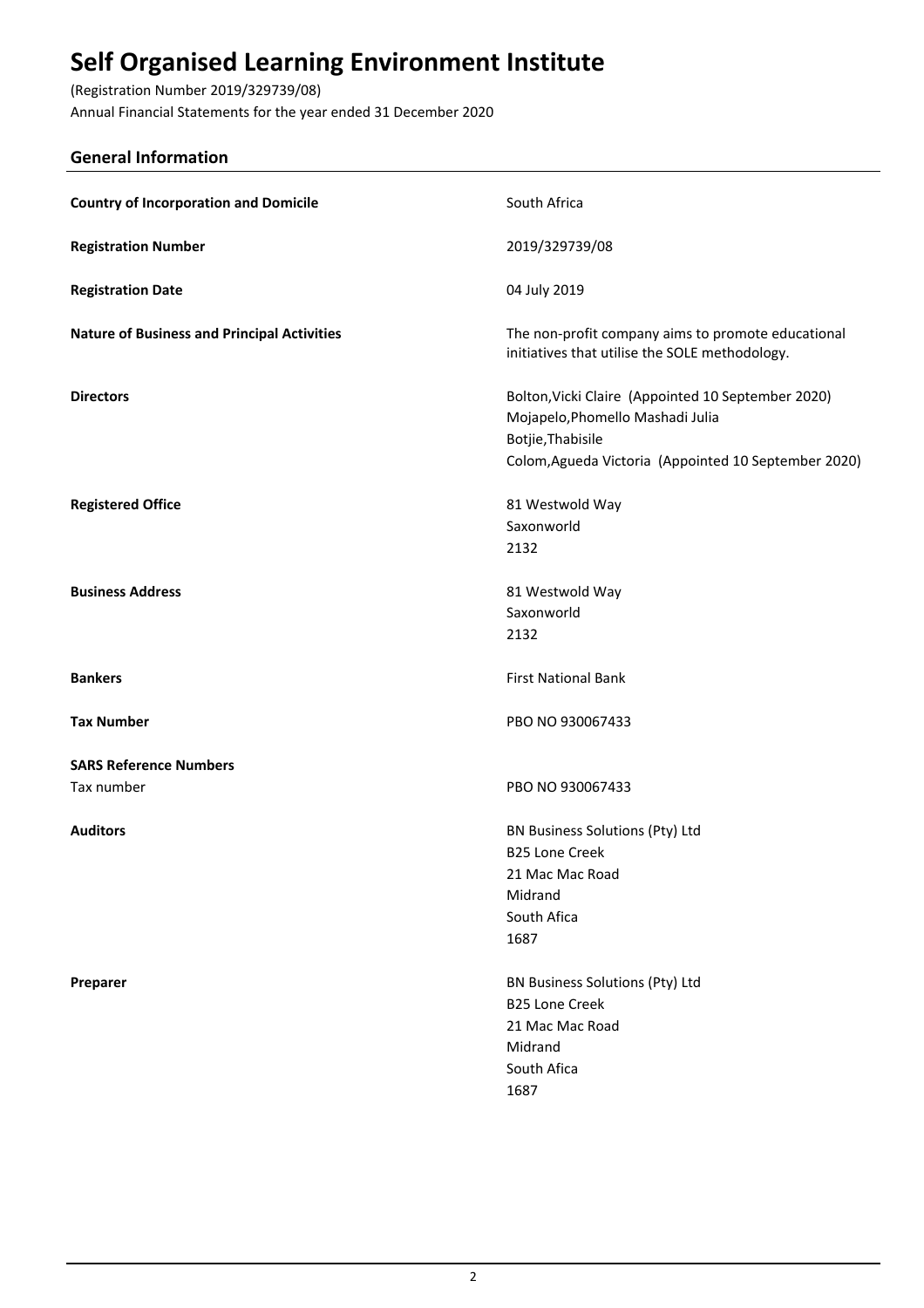### (Registration Number 2019/329739/08)

Annual Financial Statements for the year ended 31 December 2020

# **Directors' Responsibilities and Approval**

The directors are required by the Non-Profit Organisation Act No. 71 of 1997: s 13(5) to maintain adequate accounting records and are responsible for the content and integrity of the annual financial statements and related financial information included in this report. It is their responsibility to ensure that the annual financial statements satisfy the financial reporting standards with regards to form and content and present fairly the statement of financial position, results of operations and business of the non-profit company, and explain the transactions and financial position of the business of the non-profit company at the end of the financial year. The annual financial statements are based upon appropriate accounting policies consistently applied throughout the non-profit company and supported by reasonable and prudent judgements and estimates.

The directors acknowledge that they are ultimately responsible for the system of internal financial control established by the non-profit company and place considerable importance on maintaining a strong control environment. To enable the directors to meet these responsibilities, the board of directors sets standards for internal control aimed at reducing the risk of error or loss in a cost effective manner. The standards include the proper delegation of responsibilities within a clearly defined framework, effective accounting procedures and adequate segregation of duties to ensure an acceptable level of risk. These controls are monitored throughout the non-profit company and all employees are required to maintain the highest ethical standards in ensuring the non-profit company's business is conducted in a manner that in all reasonable circumstances is above reproach.

The focus of risk management in the non-profit company is on identifying, assessing, managing and monitoring all known forms of risk across the non-profit company. While operating risk cannot be fully eliminated, the non-profit company endeavours to minimise it by ensuring that appropriate infrastructure, controls, systems and ethical behaviour are applied and managed within predetermined procedures and constraints.

The directors are of the opinion, based on the information and explanations given by management, that the system of internal control provides reasonable assurance that the financial records may be relied on for the preparation of the annual financial statements. However, any system of internal financial control can provide only reasonable, and not absolute, assurance against material misstatement or loss. The going-concern basis has been adopted in preparing the financial statements. Based on forecasts and available cash resources the directors have no reason to believe that the non-profit company will not be a going concern in the foreseeable future. The financial statements support the viability of the non-profit company.

The annual financial statements have been audited by the independent auditing firm, BN Business Solutions (Pty) Ltd, who have been given unrestricted access to all financial records and related data, including minutes of all meetings of the director, the board of directors and committees of the board of directors. The board of directors believes that all representations made to the independent auditor during the audit were valid and appropriate. The external auditor's unqualified audit report is presented on pages 6 to 7.

The annual financial statements set out on pages 8 to 15, and the supplementary information set out on page 16 which have been prepared on the going concern basis, were approved by the board of directors and were signed on 31 March 2021 on their behalf by:

Bolton,Vicki Claire و Bolton,Vicki Claire Mojapelo,Phomello Mashadi Julia

Botjie,Thabisile Colom,Agueda Victoria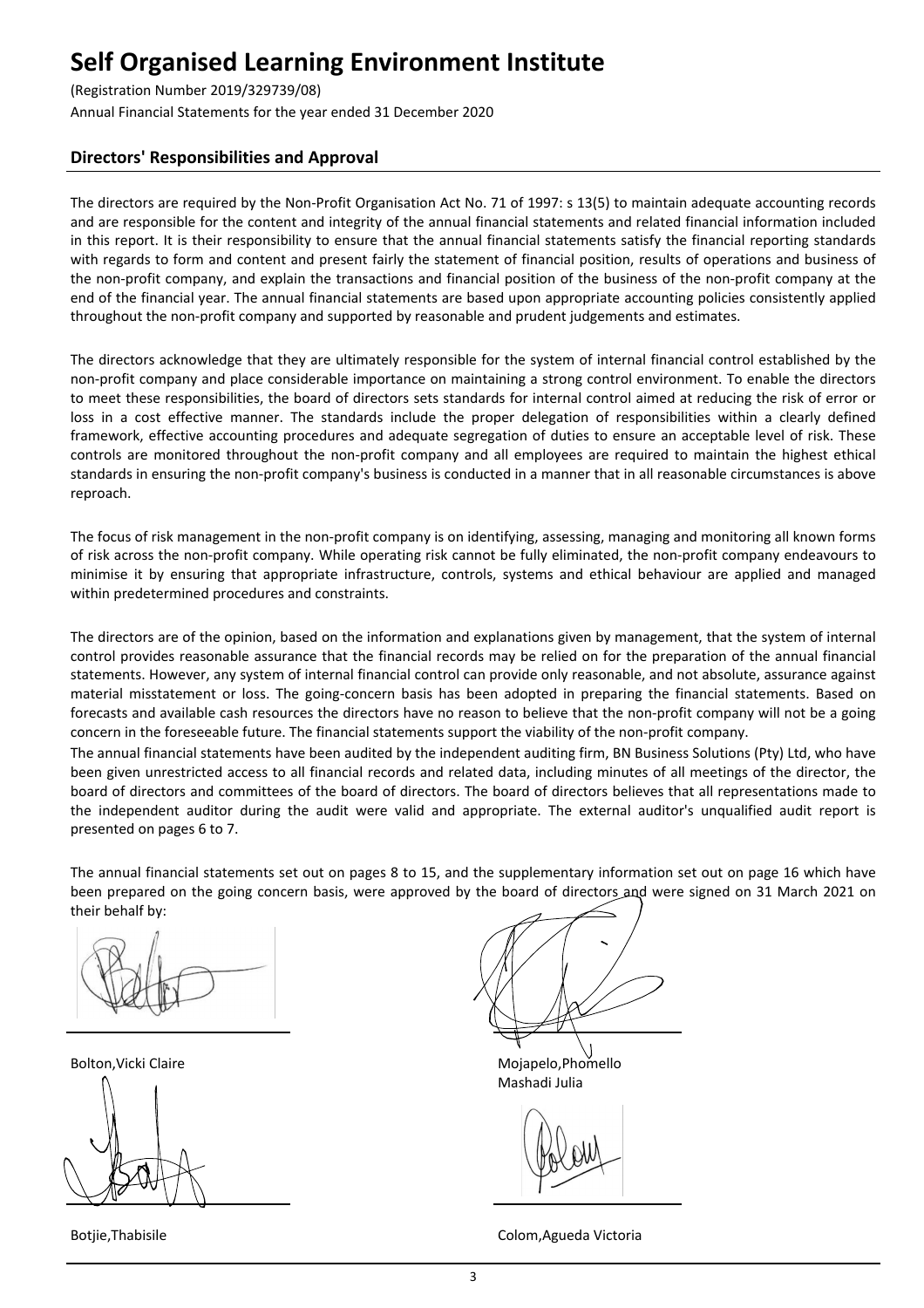(Registration Number 2019/329739/08)

Annual Financial Statements for the year ended 31 December 2020

# **Directors' Report**

The directors present their report for the year ended 31 December 2020.

#### **1. Review of activities**

#### **Main business and operations**

The non-profit company aims to promote educational initiatives that utilise the SOLE methodology. There were no major changes herein during the year.

The operating results and statement of financial position of the non-profit company are fully set out in the attached financial statements and do not in our opinion require any further comment.

### **2. Going concern**

The annual financial statements have been prepared on the basis of accounting policies applicable to a going concern. This basis presumes that funds will be available to finance future operations and that the realisation of assets and settlement of liabilities, contingent obligations and commitments will occur in the ordinary course of business.

#### **3. Events after reporting date**

All events subsequent to the date of the annual financial statements and for which the applicable financial reporting framework requires adjustment or disclosure have been adjusted or disclosed.

Except for the below, the directors are not aware of any other material reportable event which occurred after the reporting date and up to the date of this report.

### **Impact of COVID-19**

The non-profit company has assessed the impact of COVID-19 on the annual financial statements and considered the potential impact on the business. While it is envisaged that there may be a negative impact on the performance of the non-profit company over the remainder of the financial year, the full impact of COVID-19 cannot be reasonably estimated at this time. The full impact of the COVID-19 outbreak continues to evolve at the date of this report.

#### **4. Directors**

The directors of the non-profit company during the year and up to the date of this report are as follows: Bolton,Vicki Claire (Appointed 10 September 2020) Mojapelo,Phomello Mashadi Julia Botije.Thabisile Colom,Agueda Victoria (Appointed 10 September 2020)

#### **5. Secretary**

No secretary has been formally appointed during the current financial year.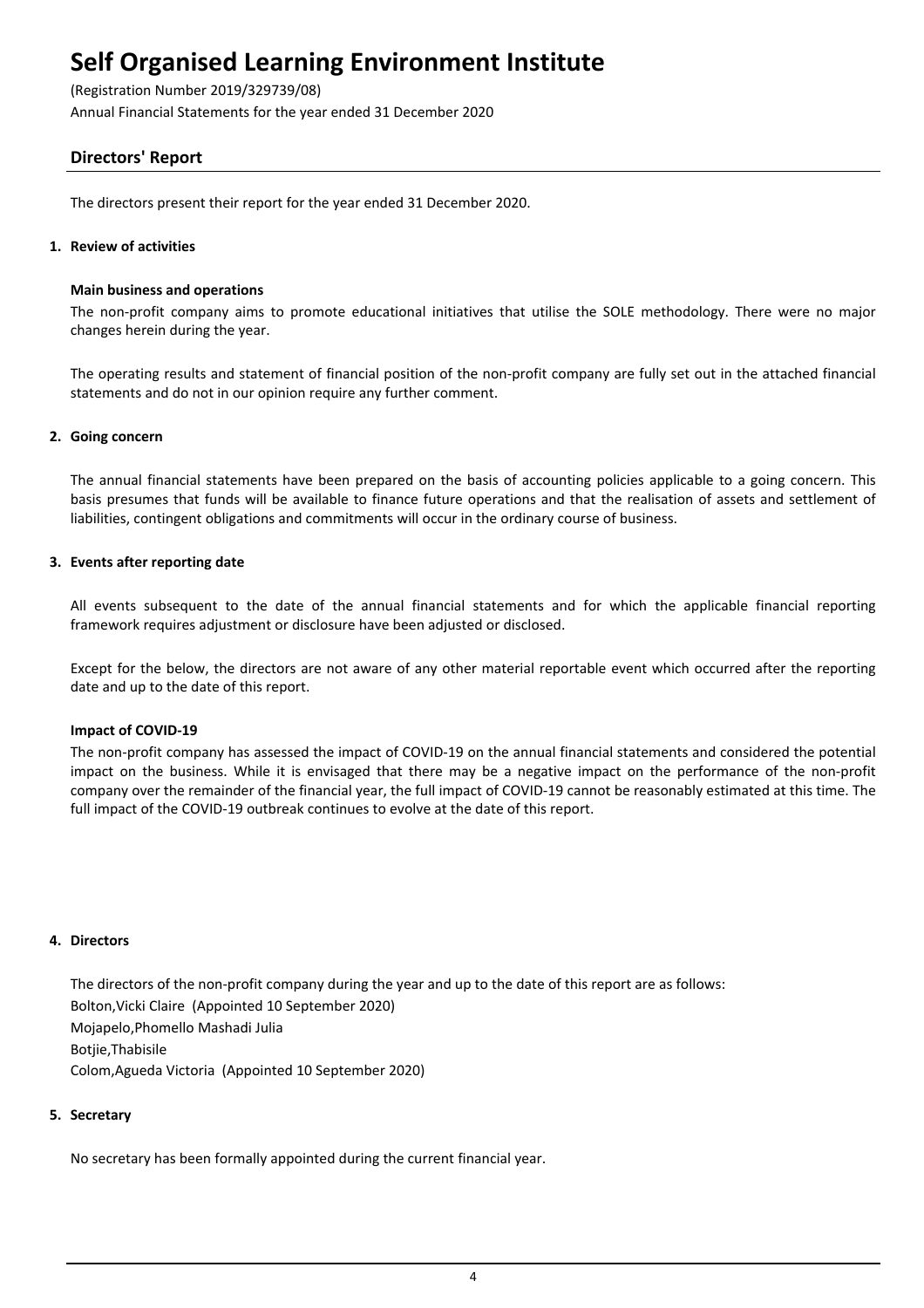(Registration Number 2019/329739/08)

Annual Financial Statements for the year ended 31 December 2020

# **Directors' Report**

### **6. Director**

Two new directors have been appointed namely Colom, Agueda Victoria and Bolton, Vicki Claire during the current financial year.

Porres, Irene Marie has been removed as a director during the current financial year.

### **7. Property, plant and equipment**

The additions for the current and prior financial year were as follows:

| <b>Additions:</b>  | 2020   | 2019                     |
|--------------------|--------|--------------------------|
| Computer equipment | 49.297 | $\overline{\phantom{0}}$ |
|                    | 49,297 | $\overline{\phantom{a}}$ |

### **8. Independent Auditors**

BN Business Solutions (Pty) Ltd were the independent auditors for the year under review.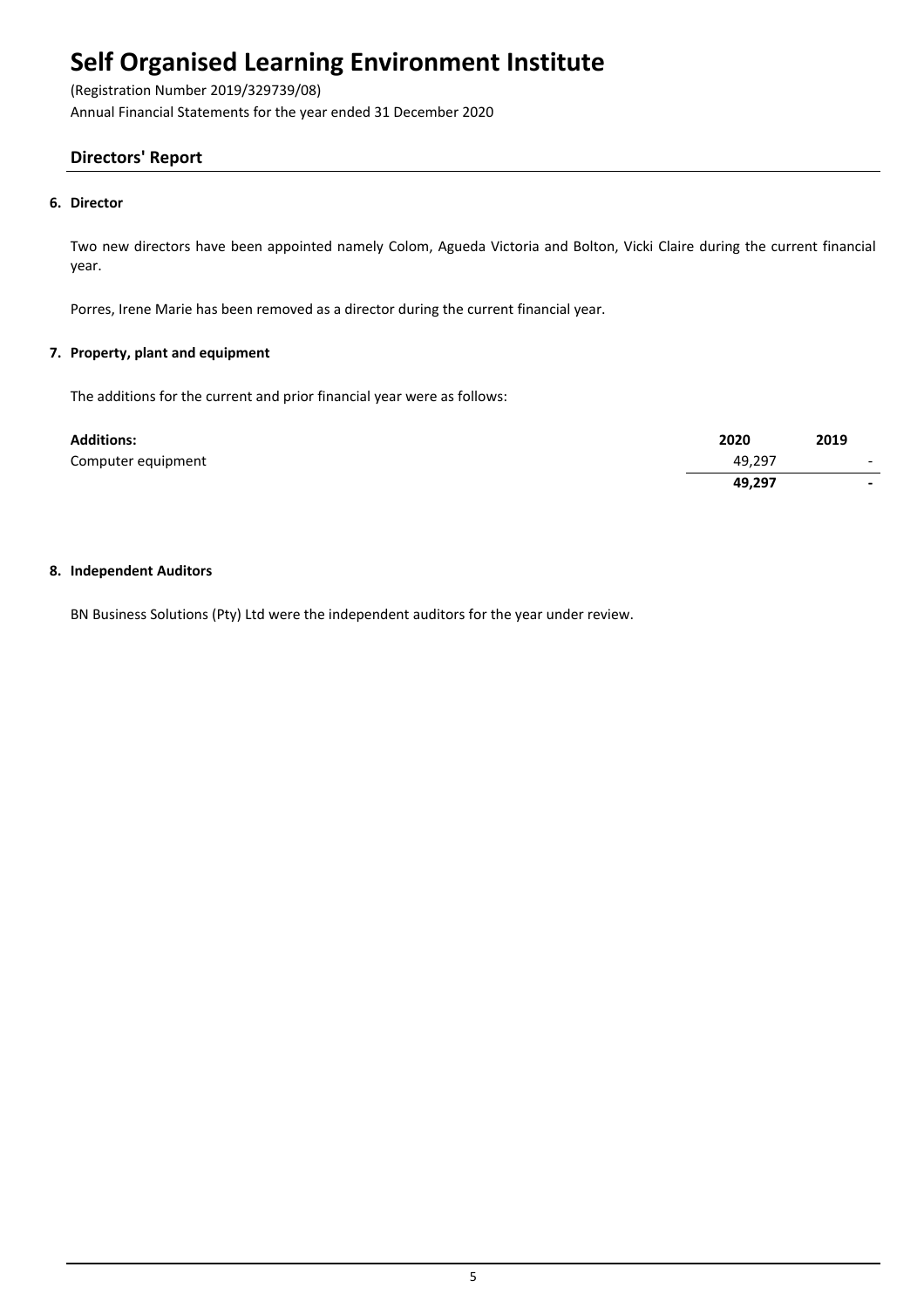

# **Independent Auditor's Report**

### **To the Director of Self Organised Learning Environment Institute**

### **Opinion**

We have audited the financial statements of Self Organised Learning Environment Institute set out on pages 8 to 15, which comprise the statement of financial position as at 31 December 2020, and the statement of comprehensive income, the statement of changes in equity and the statement of cash flows for the year then ended, and notes to the financial statements, including a summary of significant accounting policies.

In our opinion, the financial statements present fairly, in all material respects, the financial position of Self Organised Learning Environment Institute as at 31 December 2020, and its financial performance and cash flows for the year then ended in accordance with the International Financial Reporting Standard for Small and Medium-sized Entities and the requirements of the Non-Profit Organisation Act No. 71 of 1997: s 13(5) and the Section 10(1)(cN) of the Income Tax Act No. 58 of 1962.

### **Basis for Opinion**

We conducted our audit in accordance with International Standards on Auditing (ISAs). Our responsibilities under those standards are further described in the Auditor's Responsibilities for the Audit of the Financial Statements section of our report. We are independent of the non-profit company in accordance with the Independent Regulatory Board for Auditors' Code of Professional Conduct for Registered Auditors (IRBA Code) and other independence requirements applicable to performing audits of financial statements in South Africa. We have fulfilled our other ethical responsibilities in accordance with the IRBA Code and in accordance with other ethical requirements applicable to performing audits in South Africa. The IRBA Code is consistent with the corresponding sections of the International Ethics Standards Board for Accountants' International Code of Ethics for Professional Accountants (including International Independence Standards). We believe that the audit evidence we have obtained is sufficient and appropriate to provide a basis for our opinion.

### **Other Information**

The directors are responsible for the other information. The other information comprises the information included in the document titled "Self Organised Learning Environment Institute Annual Financial Statements for the year ended 31 December 2020", which includes the Directors' Report, and the statement of Directors' Responsibilities and Approval as required by the Non-Profit Organisation Act No. 71 of 1997: s 13(5), which we obtained prior to the date of this report, and the supplementary information set out on page 16. The other information does not include the financial statements and our auditor's report thereon.

Our opinion on the financial statements does not cover the other information and we do not express an audit opinion or any form of assurance conclusion thereon.

In connection with our audit of the financial statements, our responsibility is to read the other information and, in doing so, consider whether the other information is materially inconsistent with the financial statements or our knowledge obtained in the audit, or otherwise appears to be materially misstated. If, based on the work we have performed, we conclude that there is a material misstatement of this other information, we are required to report that fact. We have nothing to report in this regard.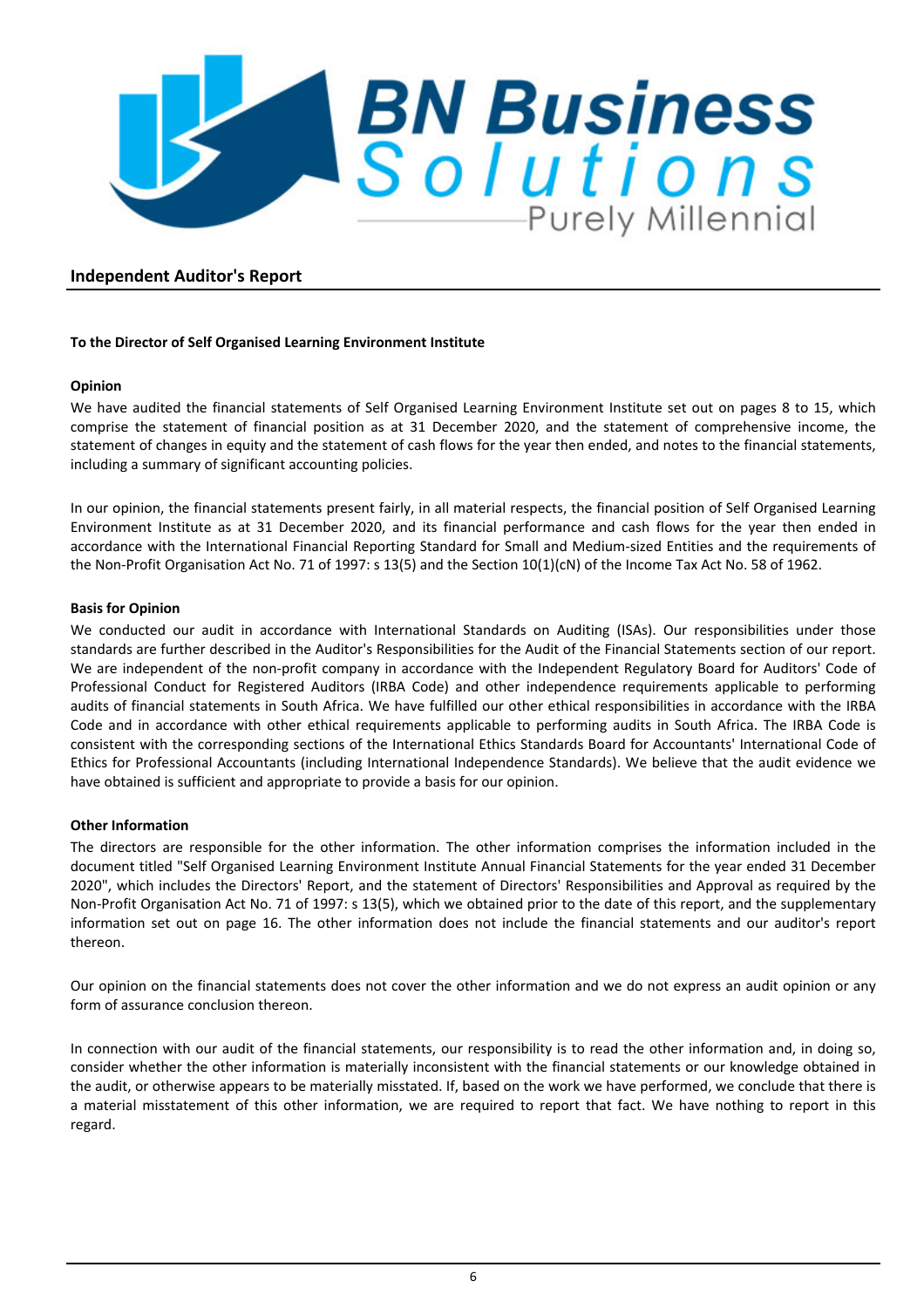### **Responsibilities of the Directors for the Financial Statements**

The directors are responsible for the preparation and fair presentation of the financial statements in accordance with the International Financial Reporting Standard for Small and Medium-sized Entities and the requirements of the Non-Profit Organisation Act No. 71 of 1997: s 13(5) and the Section 10(1)(cN) of the Income Tax Act No. 58 of 1962, and for such internal control as the directors determine is necessary to enable the preparation of financial statements that are free from material misstatement, whether due to fraud or error.

In preparing the financial statements, the directors are responsible for assessing the non-profit company's ability to continue as a going concern, disclosing, as applicable, matters related to going concern and using the going concern basis of accounting unless the directors either intend to liquidate the non-profit company or to cease operations, or have no realistic alternative but to do so.

### **Auditor's Responsibilities for the Audit of the Financial Statements**

Our objectives are to obtain reasonable assurance about whether the financial statements as a whole are free from material misstatement, whether due to fraud or error, and to issue an auditor's report that includes our opinion. Reasonable assurance is a high level of assurance, but is not a guarantee that an audit conducted in accordance with ISAs will always detect a material misstatement when it exists. Misstatements can arise from fraud or error and are considered material if, individually or in the aggregate, they could reasonably be expected to influence the economic decisions of users taken on the basis of these financial statements.

As part of an audit in accordance with ISAs, we exercise professional judgement and maintain professional scepticism throughout the audit. We also:

- Identify and assess the risks of material misstatement of the financial statements, whether due to fraud or error, design and perform audit procedures responsive to those risks, and obtain audit evidence that is sufficient and appropriate to provide a basis for our opinion. The risk of not detecting a material misstatement resulting from fraud is higher than for one resulting from error, as fraud may involve collusion, forgery, intentional omissions, misrepresentations or the override of internal control.
- Obtain an understanding of internal control relevant to the audit in order to design audit procedures that are appropriate in the circumstances, but not for the purpose of expressing an opinion on the effectiveness of the non-profit company's internal control.
- Evaluate the appropriateness of accounting policies used and the reasonableness of accounting estimates and related disclosures made by the directors.
- Conclude on the appropriateness of the directors' use of the going concern basis of accounting and based on the audit evidence obtained, whether a material uncertainty exists related to events or conditions that may cast significant doubt on the non-profit company's ability to continue as a going concern. If we conclude that a material uncertainty exists, we are required to draw attention in our auditor's report to the related disclosures in the financial statements or, if such disclosures are inadequate, to modify our opinion. Our conclusions are based on the audit evidence obtained up to the date of our auditor's report. However, future events or conditions may cause the non-profit company to cease to continue as a going concern.
- Evaluate the overall presentation, structure and content of the financial statements, including the disclosures, and whether the financial statements represent the underlying transactions and events in a manner that achieves fair presentation.

We communicate with the directors regarding, among other matters, the planned scope and timing of the audit and significant audit findings, including any significant deficiencies in internal control that we identify during our audit.

### **Report on Other Legal and Regulatory Requirements**

In terms of the IRBA Rule published in Government Gazette Number 39475 dated 4 December 2015, we report that BN Business Solutions (Pty) Ltd have been the auditors of Self Organised Learning Environment Institute for the last year.

**BN Business Solutions (Pty) Ltd 31 March 2021**

**Patson Takomba Midrand CA(SA), RA (IRBA 434436) South Afica Registered Auditor 1687**

**B25 Lone Creek 21 Mac Mac Road**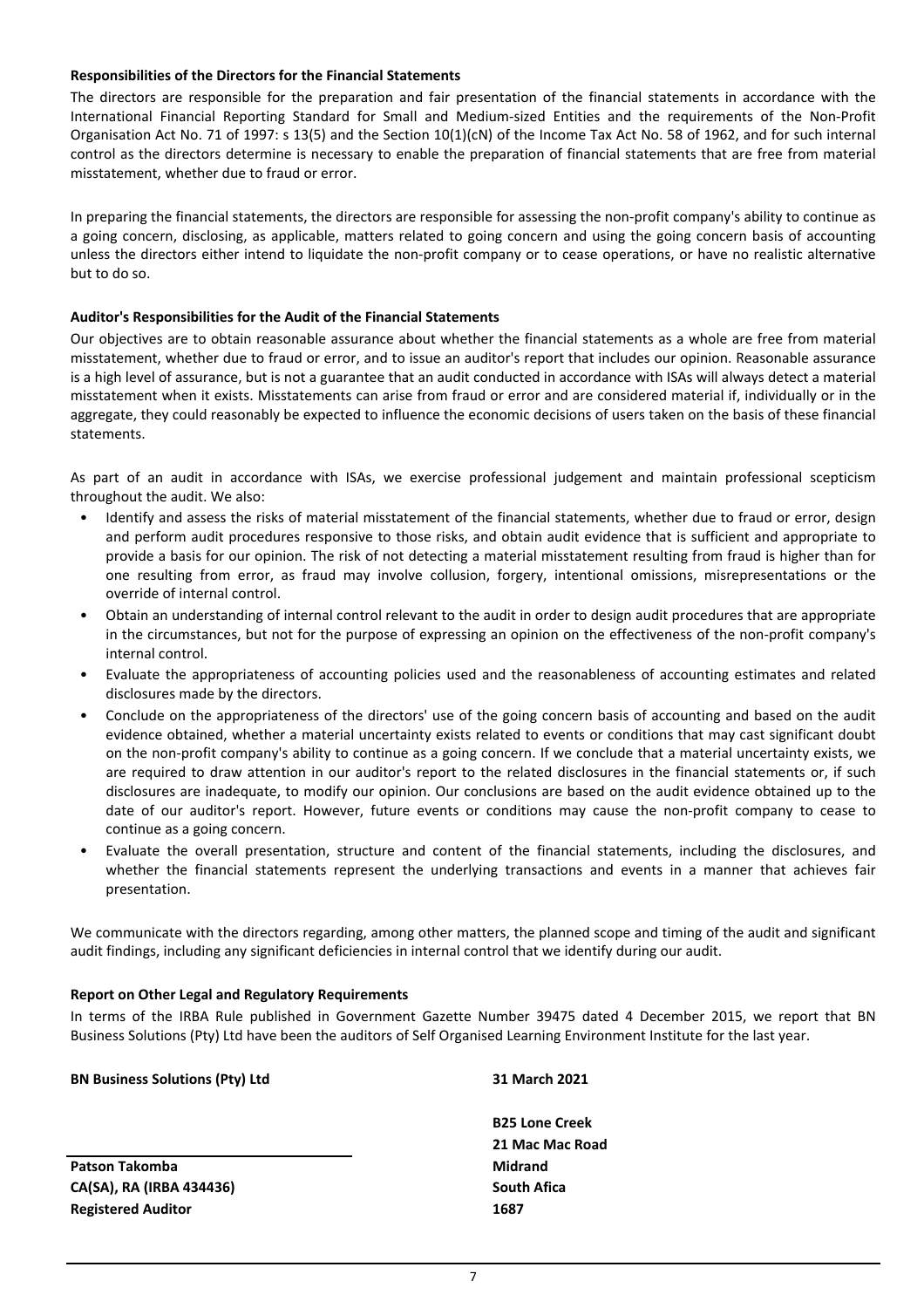(Registration Number 2019/329739/08) Financial Statements for the year ended 31 December 2020

# **Statement of Financial Position**

| <b>Figures in R</b>                 | <b>Notes</b> | 2020    | 2019 |
|-------------------------------------|--------------|---------|------|
|                                     |              |         |      |
| <b>Assets</b>                       |              |         |      |
| <b>Non-current assets</b>           |              |         |      |
| Property, plant and equipment       | 3            | 46,290  |      |
|                                     |              |         |      |
| <b>Current assets</b>               |              |         |      |
| Cash and cash equivalents           | 4            | 228,445 | 611  |
|                                     |              |         |      |
| <b>Total assets</b>                 |              | 274,735 | 611  |
| <b>Equity and liabilities</b>       |              |         |      |
| <b>Equity</b>                       |              |         |      |
| Accumulated surplus                 |              | 274,735 | 611  |
| <b>Total equity and liabilities</b> |              | 274,735 | 611  |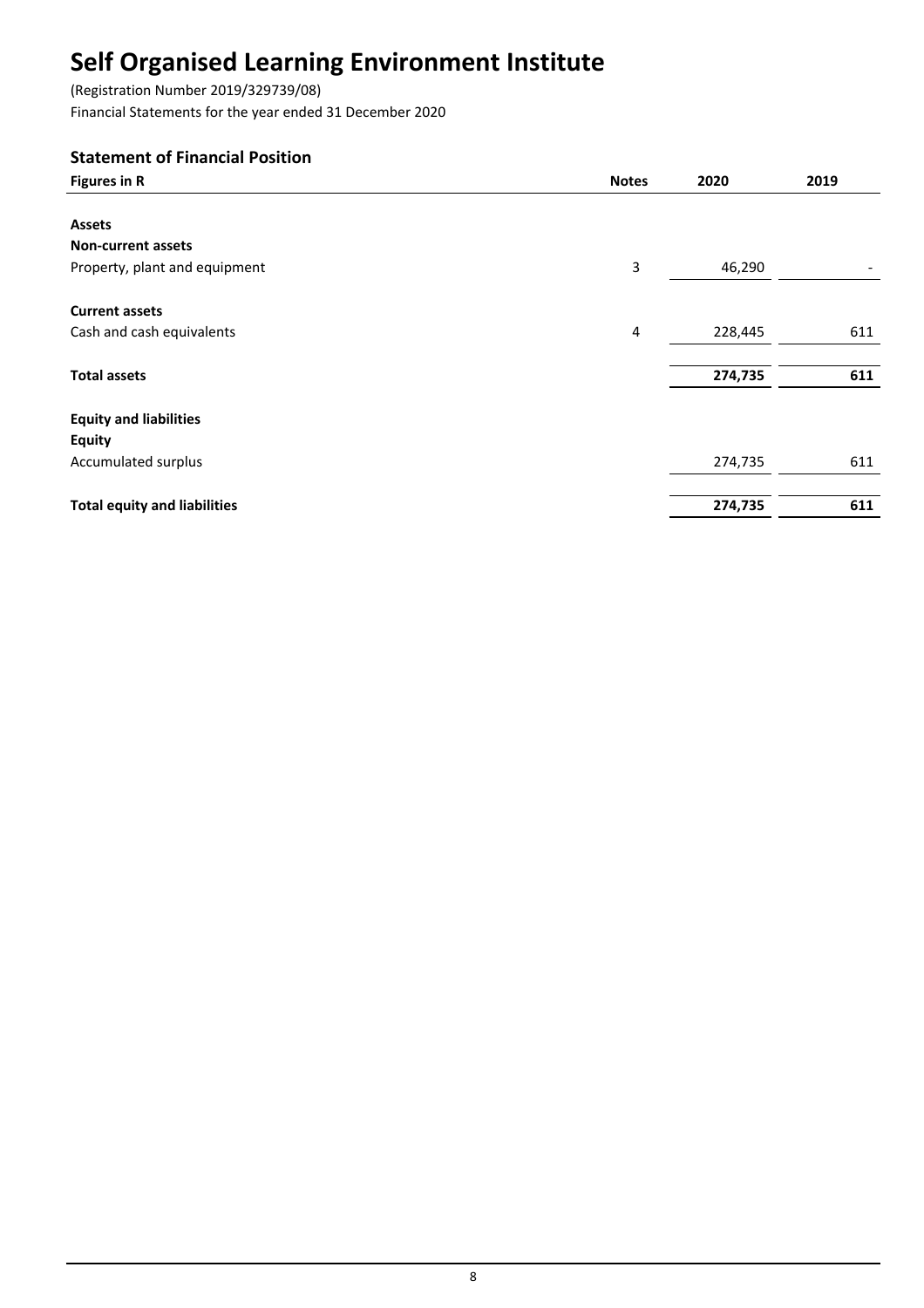(Registration Number 2019/329739/08) Financial Statements for the year ended 31 December 2020

# **Statement of Comprehensive Income**

| <b>Figures in R</b>               | <b>Notes</b> | 2020       | 2019    |
|-----------------------------------|--------------|------------|---------|
|                                   |              |            |         |
| Revenue                           | 5            | 945,724    | 7,000   |
| Administrative expenses           | 6            | (2,736)    | (432)   |
| Other expenses                    | 7            | (668, 144) | (5,957) |
| Other gains and (losses)          |              | (720)      |         |
| Surplus from operating activities | 8            | 274,124    | 611     |
| Surplus for the year              |              | 274,124    | 611     |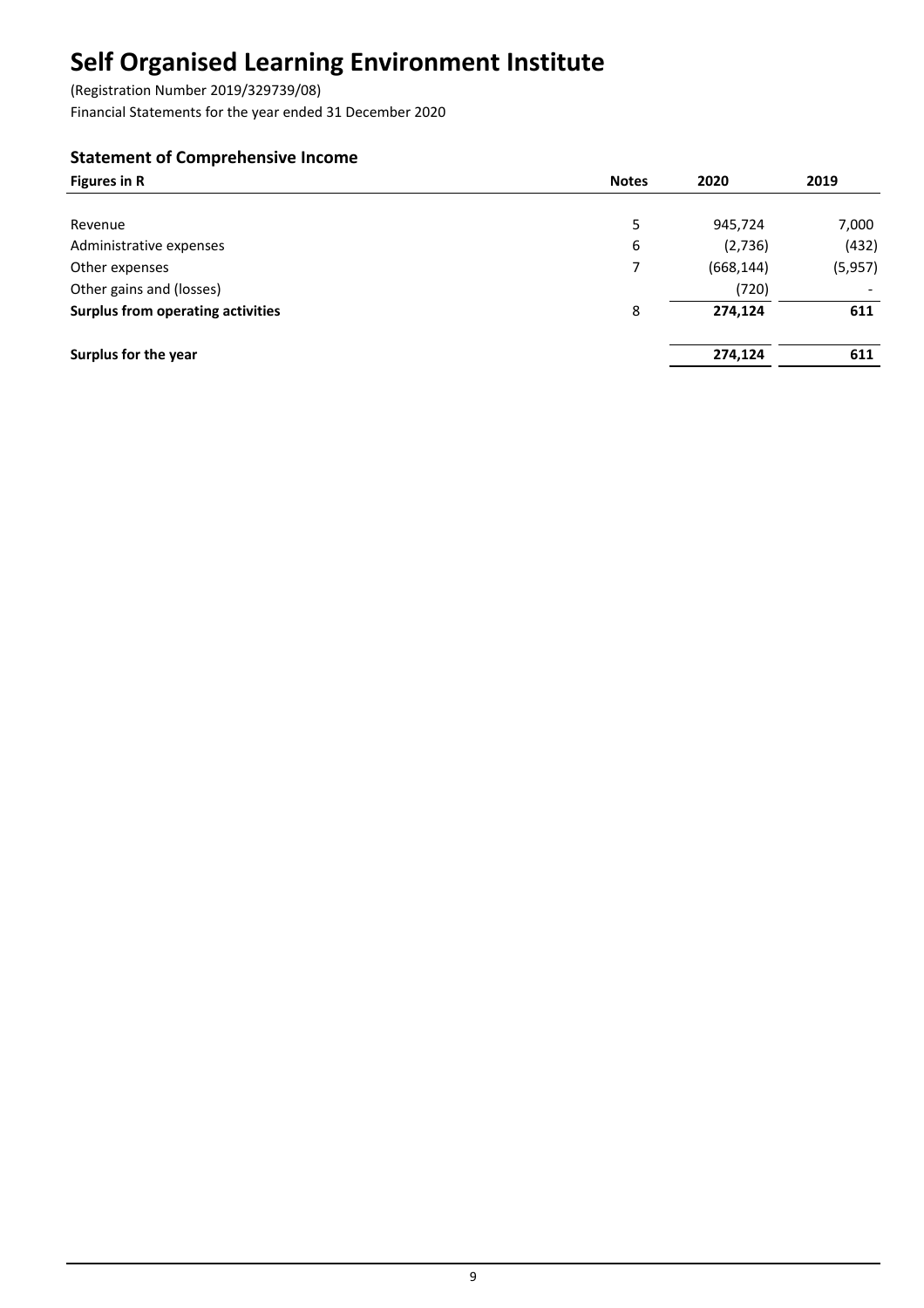(Registration Number 2019/329739/08) Financial Statements for the year ended 31 December 2020

# **Statement of Changes in Equity**

|                                         | <b>Accumulated</b> |         |
|-----------------------------------------|--------------------|---------|
| <b>Figures in R</b>                     | surplus            | Total   |
|                                         |                    |         |
| <b>Changes in equity</b>                |                    |         |
| Surplus for the year                    | 611                | 611     |
| Total comprehensive income for the year | 611                | 611     |
| <b>Balance at 31 December 2019</b>      | 611                | 611     |
| <b>Balance at 1 January 2020</b>        | 611                | 611     |
| <b>Changes in equity</b>                |                    |         |
| Surplus for the year                    | 274,124            | 274,124 |
| Total comprehensive income for the year | 274,124            | 274,124 |
| <b>Balance at 31 December 2020</b>      | 274,735            | 274,735 |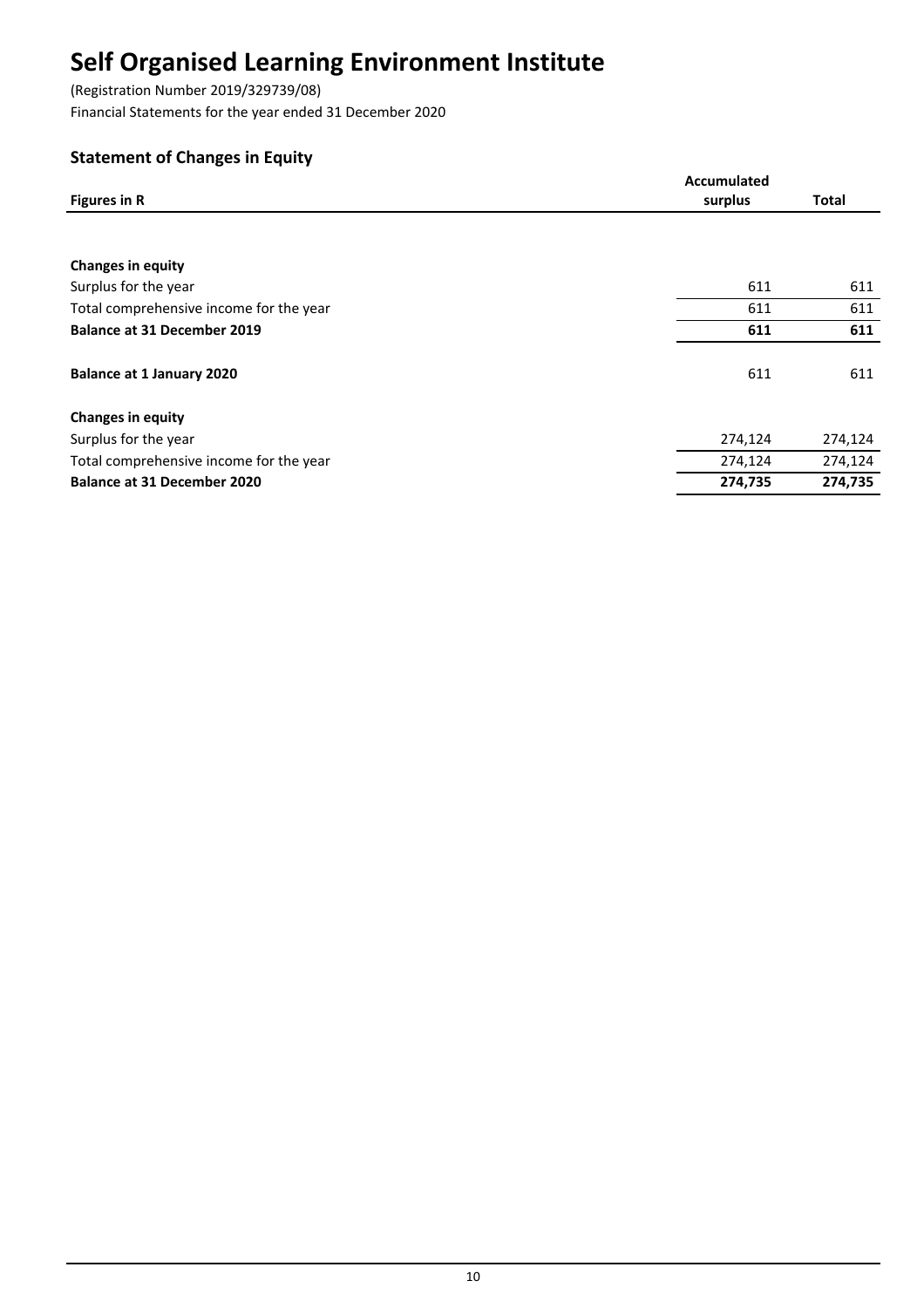(Registration Number 2019/329739/08) Financial Statements for the year ended 31 December 2020

# **Statement of Cash Flows**

| <b>Figures in R</b>                                | <b>Notes</b> | 2020      | 2019 |
|----------------------------------------------------|--------------|-----------|------|
|                                                    |              |           |      |
| Net cash flows from operations                     | 11           | 274,395   | 611  |
| Interest received                                  |              | 3,456     |      |
| Net cash flows from operating activities           |              | 277,851   | 611  |
| Cash flows used in investing activities            |              |           |      |
| Purchase of property, plant and equipment          |              | (49, 297) |      |
| Purchase of other financial assets                 |              | (720)     |      |
| Cash flows used in investing activities            |              | (50, 017) |      |
| Net increase in cash and cash equivalents          |              | 227,834   | 611  |
| Cash and cash equivalents at beginning of the year |              | 611       |      |
| Cash and cash equivalents at end of the year       | 4            | 228,445   | 611  |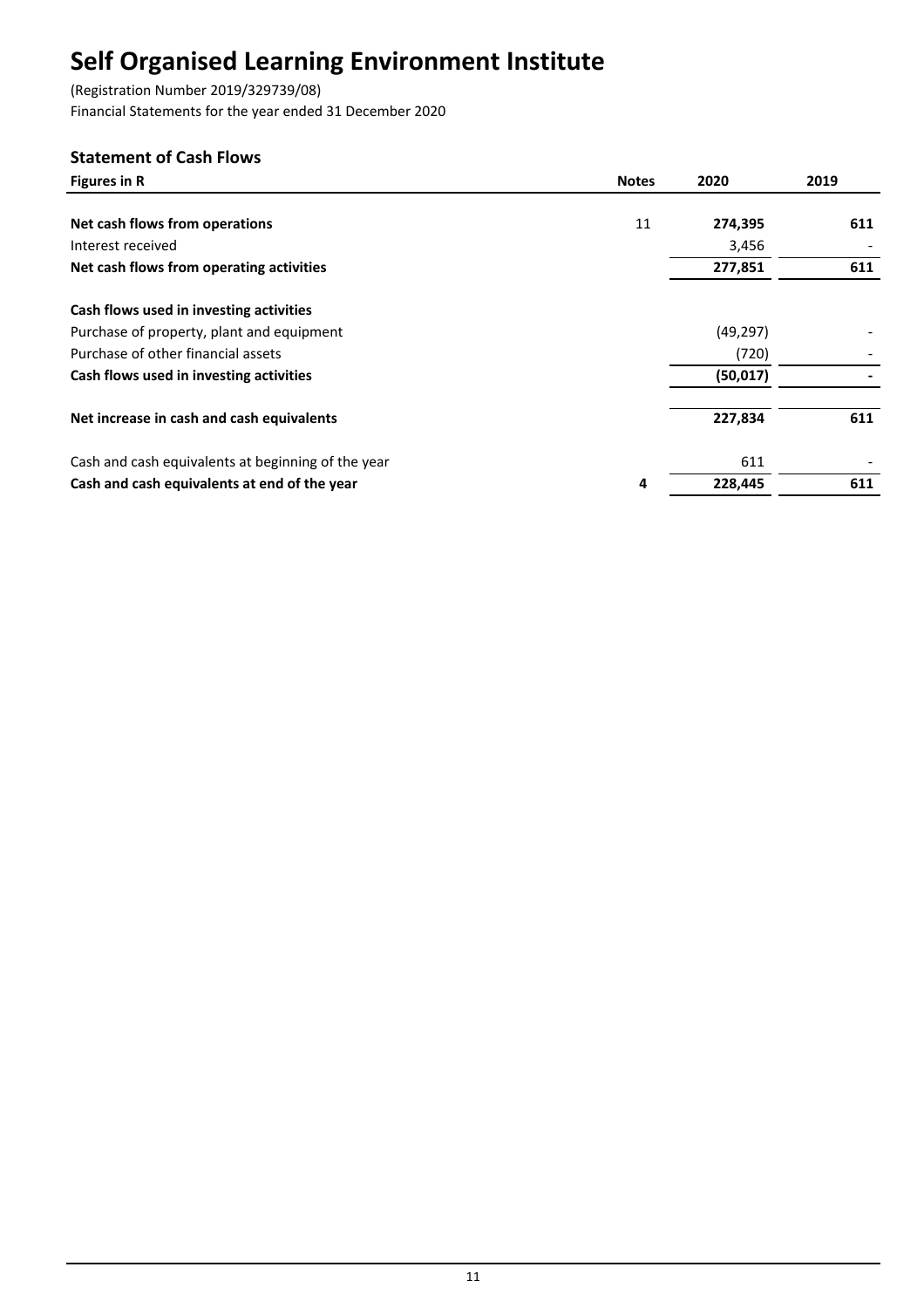(Registration Number 2019/329739/08)

Financial Statements for the year ended 31 December 2020

# **Accounting Policies**

## **1. General information**

Self Organised Learning Environment Institute ('the non-profit company') aims to promote educational initiatives that utilise the SOLE methodology.

The non-profit company is incorporated as a Non-Profit Company and domiciled in South Africa. The address of its registered office is 81 Westwold Way, Saxonworld, 2132.

### **2. Basis of preparation and summary of significant accounting policies**

The financial statements of Self Organised Learning Environment Institute have been prepared in accordance with the International Financial Reporting Standard for Small and Medium-sized Entities, the Non-Profit Organisation Act No. 71 of 1997: s 13(5) and the Section 10(1)(cN) of the Income Tax Act No. 58 of 1962. The financial statements have been prepared under the historical cost convention, as modified by the revaluation of investment property, certain property, plant and equipment, biological assets and derivative financial instruments at fair value. They are presented in South African Rand.

The preparation of financial statements in conformity with the International Financial Reporting Standard for Small and Medium-sized Entities requires the use of certain critical accounting estimates. It also requires management to exercise its judgement in the process of applying the non-profit company's accounting policies.

The principal accounting policies applied in the preparation of these annual financial statements are set out below. These policies have been consistently applied to all the years presented, unless otherwise stated.

## **2.1 Foreign currency translation**

### **Transactions and balances**

Foreign currency transactions are translated into the functional currency using the exchange rates prevailing at the dates of the transactions. Foreign exchange gains and losses resulting from the settlement of such transactions and from the translation at year-end exchange rates of monetary assets and liabilities denominated in foreign currencies are recognised in surplus or deficit.

Foreign exchange gains and losses that relate to borrowings and cash and cash equivalents are presented in surplus or deficit within 'finance income or costs'. All other foreign exchange gains and losses are presented in surplus or deficit within 'other (losses)/gains – net'.

## **2.2 Property, plant and equipment**

Property, plant and equipment is stated at historical cost less accumulated depreciation and any accumulated impairment losses. Historical cost includes expenditure that is directly attributable to bringing the asset to the location and condition necessary for it to be capable of operating in the manner intended by the directors.

The non-profit company adds to the carrying amount of an item of property, plant and equipment the cost of replacing parts of such an item when that cost is incurred if the replacement part is expected to provide incremental future benefits to the nonprofit company. The carrying amount of the replaced part is derecognised. All other repairs and maintenance are charged to surplus or deficit during the period in which they are incurred.

Land is not depreciated. Depreciation on other assets is charged so as to allocate the cost of assets less their residual value over their estimated useful lives, using the straight-line method. The estimated useful lives range as follows: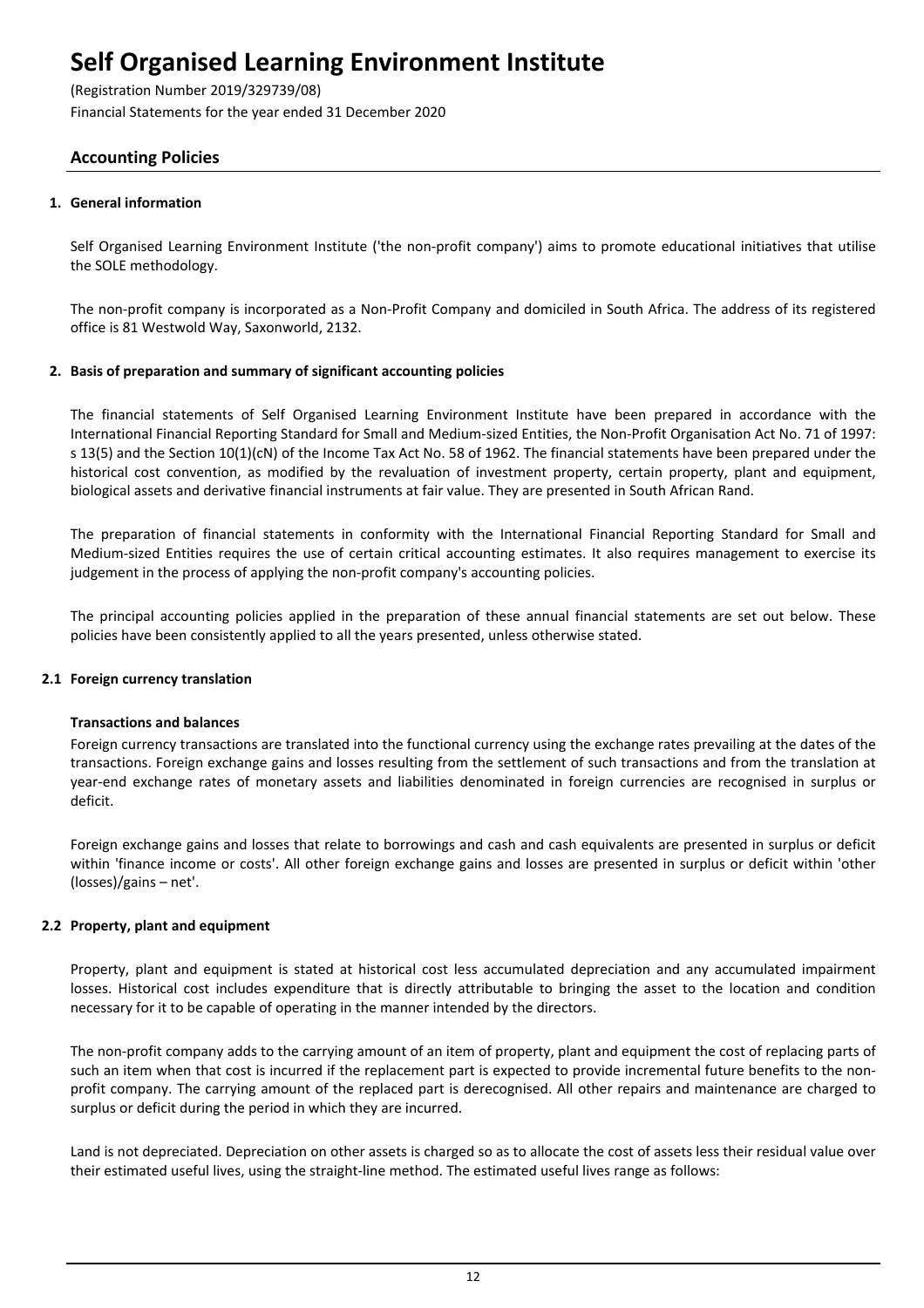(Registration Number 2019/329739/08)

Financial Statements for the year ended 31 December 2020

# **Accounting Policies**

### *Basis of preparation and summary of significant accounting policies continued...*

**Computer equipment 4** 

**Asset class Useful life / depreciation rate**

### **Donations received**

Donations are accounted for on a cash received basis and where donations have been received in kind at a value that the management committee has deemed them to be worth.

### **2.3 Borrowing costs**

All borrowing costs are recognised in surplus or deficit in the period in which they are incurred.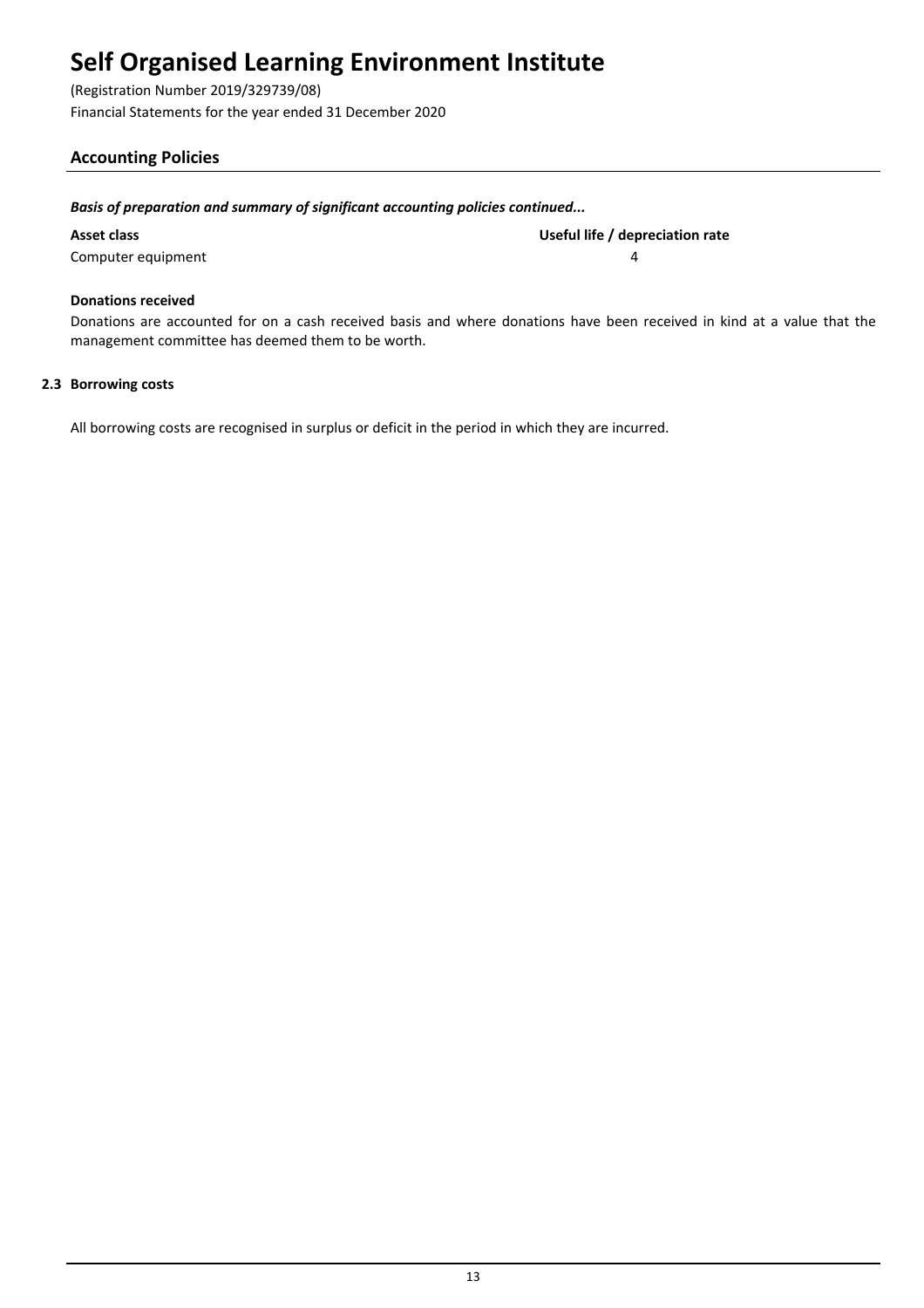(Registration Number 2019/329739/08) Financial Statements for the year ended 31 December 2020

| <b>Notes to the Financial Statements</b> |
|------------------------------------------|
|                                          |

| $-$       | $\frac{1}{2}$ |     |
|-----------|---------------|-----|
| - - -     | 7 L J Z L     | .   |
| -- --- -- | ___           | ___ |
|           |               |     |

## **3. Property, plant and equipment**

**Balances at year end and movements for the year**

|                                                           | Computer<br>equipment | <b>Total</b> |
|-----------------------------------------------------------|-----------------------|--------------|
| Reconciliation for the year ended 31 December 2020        |                       |              |
| <b>Balance at 1 January 2020</b>                          |                       |              |
| At cost                                                   |                       |              |
| Accumulated depreciation                                  |                       |              |
| Net book value                                            |                       |              |
| Movements for the year ended 31 December 2020             |                       |              |
| Additions from acquisitions                               | 49,297                | 49,297       |
| Depreciation                                              | (3,007)               | (3,007)      |
| Property, plant and equipment at the end of the year      | 46,290                | 46,290       |
| Closing balance at 31 December 2020                       |                       |              |
| At cost                                                   | 49,297                | 49,297       |
| Accumulated depreciation                                  | (3,007)               | (3,007)      |
| Net book value                                            | 46,290                | 46,290       |
| 4. Cash and cash equivalents                              |                       |              |
| 4.1 Cash and cash equivalents included in current assets: |                       |              |
| Cash                                                      |                       |              |
| <b>Balances with banks</b>                                | 228,445               | 611          |
| 4.2 Detail of cash and cash equivalent balances           |                       |              |
| <b>Bank balances</b>                                      |                       |              |
| Paypal                                                    | 5,792                 |              |
| <b>FNB Main Account</b>                                   | 6,197                 | 611          |
| FNB 48 Hr                                                 | 216,456               |              |
| <b>Total</b>                                              | 228,445               | 611          |
| 5. Revenue                                                |                       |              |
| <b>Revenue comprises:</b>                                 |                       |              |
| Interest received                                         | 3,456                 |              |
| Admin and management fees received                        | 942,268               | 7,000        |
| <b>Total revenue</b>                                      | 945,724               | 7,000        |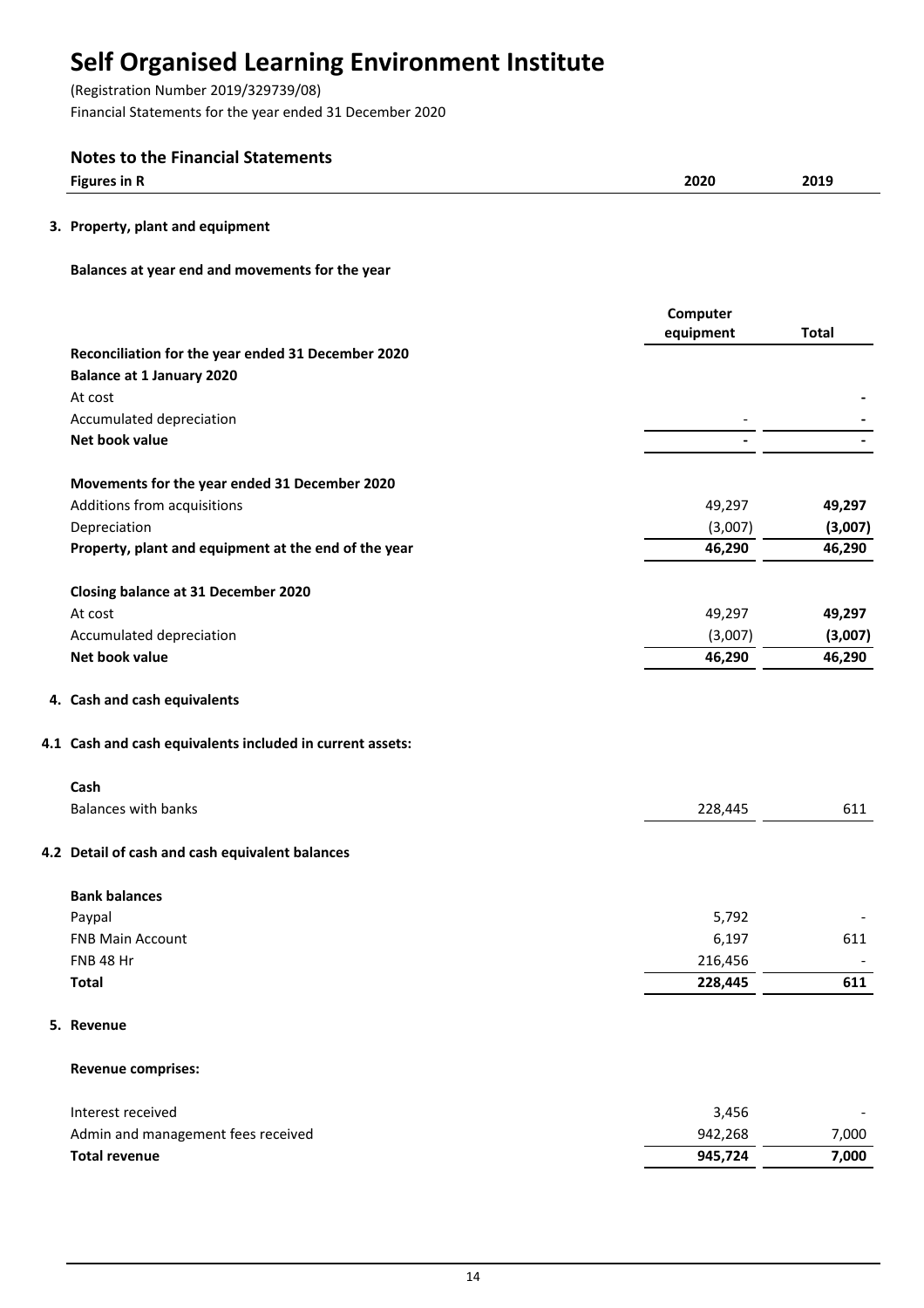(Registration Number 2019/329739/08) Financial Statements for the year ended 31 December 2020

# **Notes to the Financial Statements**

| <b>Figures in R</b>                                    | 2020    | 2019  |
|--------------------------------------------------------|---------|-------|
| 6. Administrative expenses                             |         |       |
| <b>Administrative expenses comprise:</b>               |         |       |
| <b>Bank charges</b>                                    | 2,736   | 432   |
| 7. Other expenses                                      |         |       |
| Other expenses comprise:                               |         |       |
| Advertising                                            | 1,329   | 5,957 |
| Consulting fees                                        | 88,946  |       |
| Depreciation                                           | 3,007   |       |
| General expenses                                       | 4,124   |       |
| Grants                                                 | 389,754 |       |
| Learner Bursaries                                      | 171,934 |       |
| Legal expense                                          | 9,050   |       |
| <b>Total other expenses</b>                            | 668,144 | 5,957 |
| 8. Surplus from operating activities                   |         |       |
| 9. Foreign exchange gains and losses                   |         |       |
| Foreign exchange gains and losses recognised comprise: |         |       |
| Amounts recognised in surplus or deficit               | (720)   |       |

### **10. Going concern**

The annual financial statements have been prepared on the basis of accounting policies applicable to a going concern. This basis presumes that funds will be available to finance future operations and that the realisation of assets and settlement of liabilities, contingent obligations and commitments will occur in the ordinary course of business.

The non-profit company incurred a net surplus for the year ended 31 December 2020 of R274,124 (2019 surplus: R611). The non-profit company continues profiting.

# **11. Cash flows from operating activities**

| Surplus for the year<br><b>Adjustments for:</b>  | 274,124  | 611 |
|--------------------------------------------------|----------|-----|
| Finance income                                   | (3, 456) |     |
| Depreciation and amortisation expense            | 3.007    |     |
| Gains and losses on foreign exchange realised in |          |     |
| surplus or deficit                               | 720      |     |
| Net cash flows from operations                   | 274,395  | 611 |